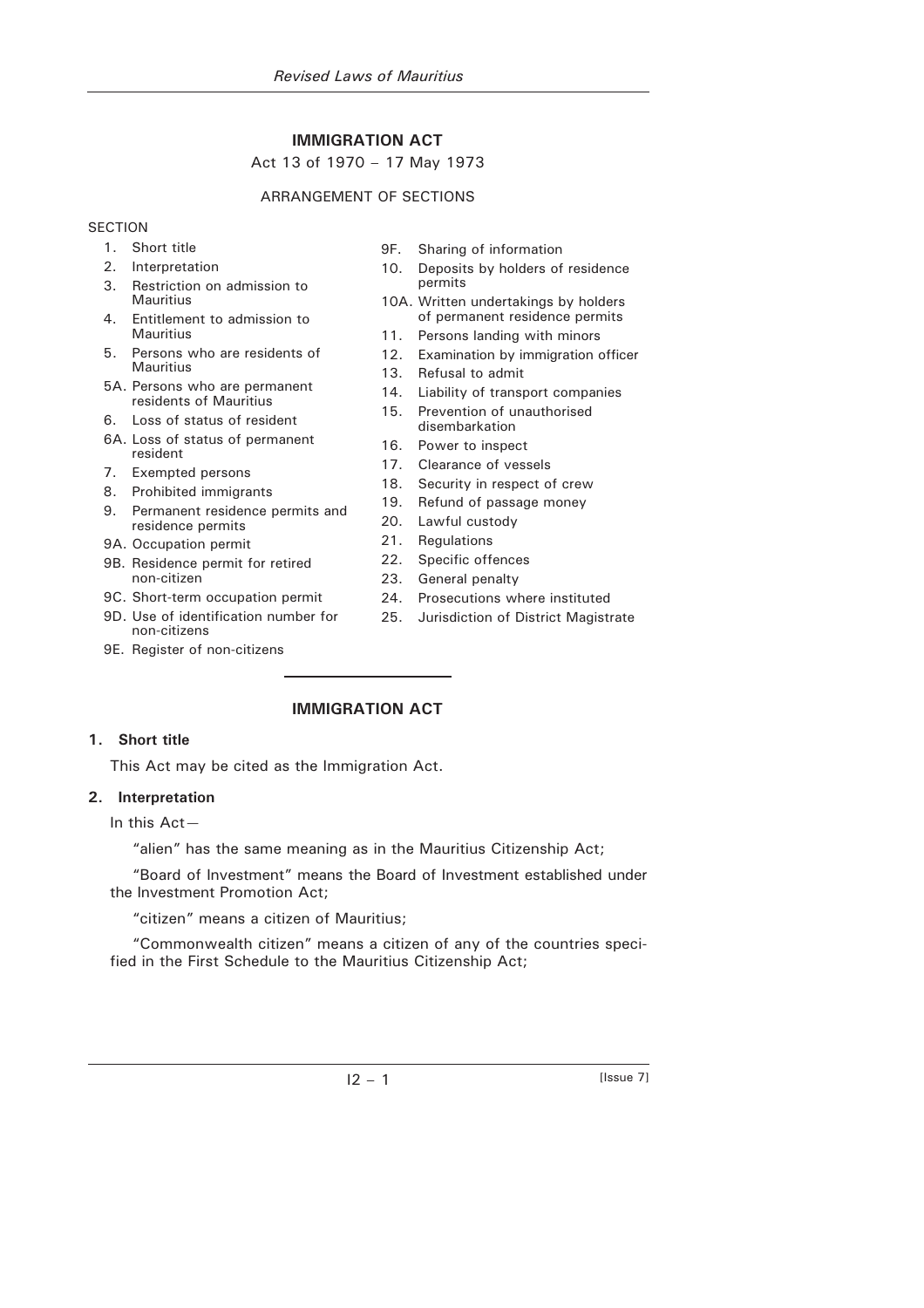"dependent child", in relation to a person, means the child, stepchild or lawfully adopted child of that person, who is under the age of 24;

"exempted person" means any person specified in section 7 (1); "immigration officer"—

- (a) means a public officer designated as such by the Minister to carry out any functions under this Act; and
- (b) includes any other officer acting under the authority of the officer so designated;

"investor" means—

- (a) a person who is not a citizen of Mauritius; or
- (b) an association or body of persons, whether corporate or incorporate, the control or management of which is vested in persons who are not citizens of Mauritius,

and registered as such with the Board of Investment;

"master" means the person in immediate charge or control of a vessel;

"Mauritian Diaspora Scheme" means the Mauritian Diaspora Scheme prescribed under the Investment Promotion Act;

"medical officer" means a person authorised or recognised by the Minister as a medical officer for the purposes of this Act;

"member of the crew" means any person, including a master, who is employed on board or belongs to the staff of a vessel;

"Minister" means the Minister to whom responsibility for the subject of immigration is assigned;

"next of kin" means parent, grandparent, brother or sister;

"occupation permit" means a permit issued under section 9A;

"passenger" means any person arriving in Mauritius on any vessel, other than a member of the crew;

"permanent residence permit" means a permit issued under section 9;

"permanent resident" means the holder of a permanent residence permit; "permit" means a permanent residence permit or residence permit;

"port of entry" includes any place designated by an immigration officer;

"professional" means a non-citizen who is employed in Mauritius by virtue of a contract of employment and registered as such with the Board of Investment;

"prohibited immigrant" means any person specified in section 8 (1);

"Property Development Scheme" means the Property Development Scheme prescribed under the Investment Promotion Act;

"public sector agency" has the same meaning as in the Business Registration Act;

"residence permit" means a permit issued under section 9;

"resident" means the holder of a residence permit;

"retired non-citizen" means a retired non-citizen registered as such with the Board of Investment;

*continued on page* I2 – 5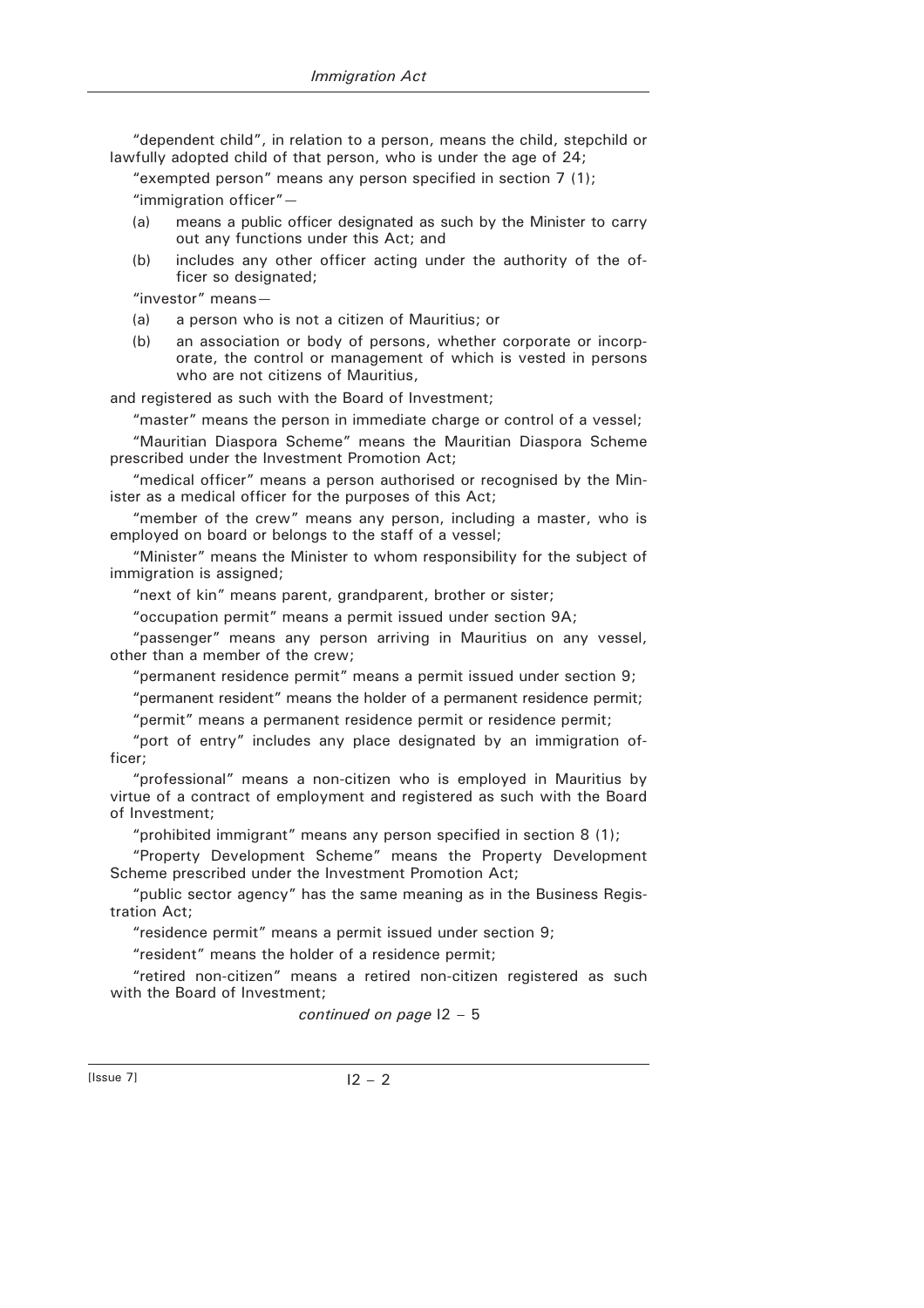"self-employed non-citizen" means a non-citizen engaged in a professional activity and registered as a self-employed person with the Board of Investment;

"Smart City Scheme" means the Smart City Scheme prescribed under the Investment Promotion Act;

"transport company" includes the agents of any such company carrying on business in Mauritius;

"vessel" means any ship, aircraft or other means of travel by sea or air and includes any boat or craft of any kind.

```
[S. 2 amended by Act 33 of 1999; s. 5 (a) of Act 21 of 2006 w.e.f. 1 October 2006; 
s. 16 (a) of Act 17 of 2007 w.e.f. 22 August 2007; s. 11 (a) of Act 26 of 2012 
  w.e.f. 22 December 2012; s. 23 (a) of Act 9 of 2015 w.e.f. 14 May 2015.]
```
### **3. Restriction on admission to Mauritius**

Subject to this Act, no person may be admitted to Mauritius or, being within Mauritius, remain there.

#### **4. Entitlement to admission to Mauritius**

Subject to this Act, a citizen, a permanent resident, a resident or an exempted person shall be allowed to enter Mauritius or, being in Mauritius, to remain there so long as he holds his status of citizen, permanent resident, resident or exempted person, as the case may be.

[S. 4 amended by Act 33 of 1999.]

#### **5. Persons who are residents of Mauritius**

(1) Subject to section 6, any person, not being a citizen, shall have the status of a resident for the purposes of this Act where—

- (a) in the case of a Commonwealth citizen, he has, before 14 December 1968, been ordinarily resident in Mauritius continuously for a period of 7 years or more and since the completion of that period of residence has not been ordinarily resident continuously for a period of 7 years or more, in any other country;
- (b) in the case of an alien, he has, before 10 December 1966, been ordinarily resident in Mauritius continuously for a period of 7 years or more and has since the completion of that period of residence not been absent from Mauritius for a period of 3 years or more;
- (c) he is the spouse of a citizen;
- (d) he is a dependent child of a person to whom any of paragraphs (a) to (c) applies;
- (e) he is a person to whom permission has been granted by the Minister under subsection (2) to become a resident; or
- (f) he is a holder of a residence permit issued under section 9;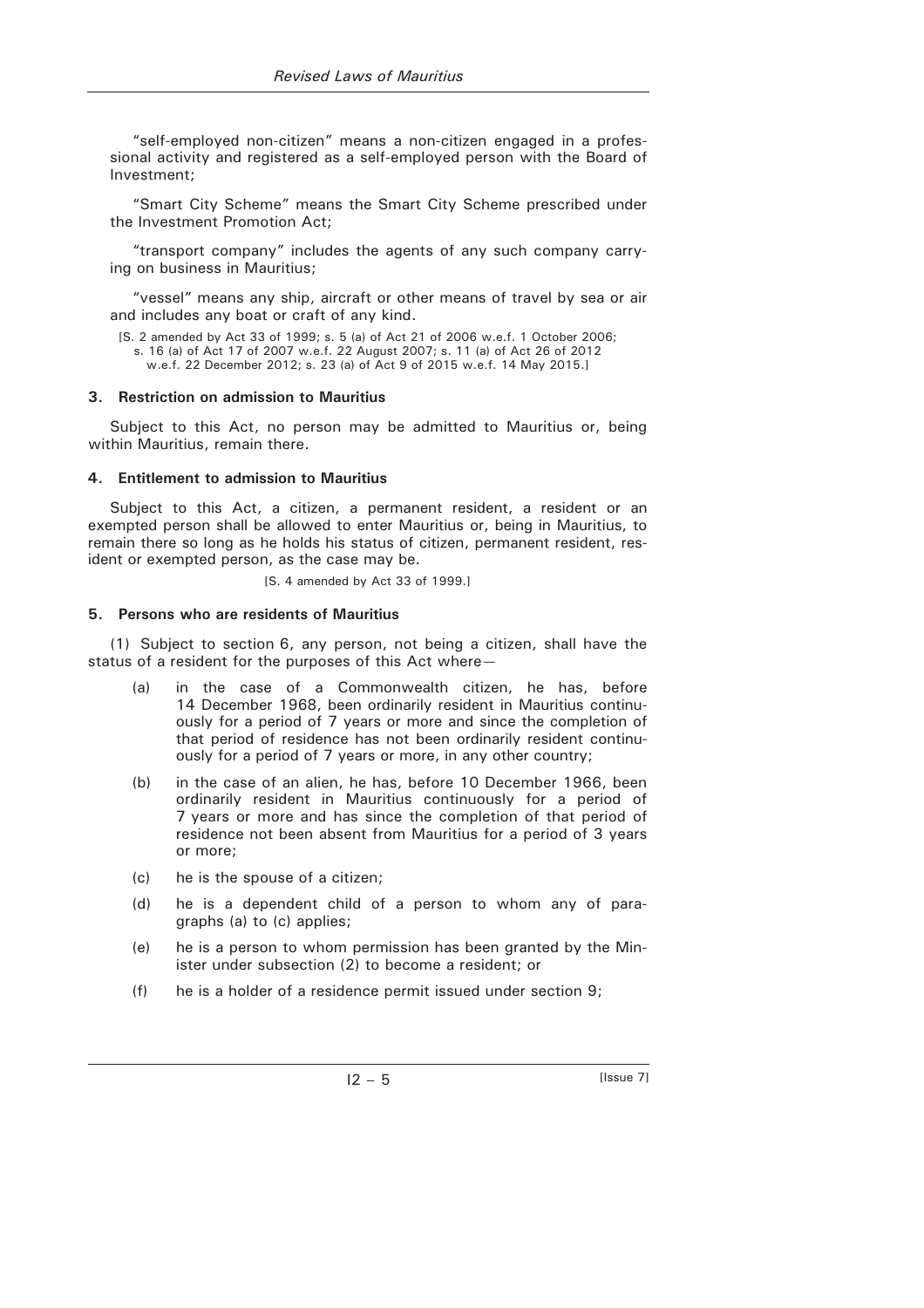- (g) he is a person who holds an immovable property under the Property Development Scheme or Smart City Scheme, the purchase price of which is not less than 500,000 US dollars or its equivalent in any other hard convertible foreign currency;
- (h) he is an investor, a self-employed non-citizen, professional, noncitizen referred to in section 5A (5AA) or retired non-citizen;
- (ha) he is a non-citizen coming to serve in Government to service the public sector within the Service to Mauritius Programme for a period not exceeding 3 years and who is registered with the Board of Investment under the Investment Promotion Act; or
- (i) he is the spouse, dependent child or other dependant of a person to whom any of paragraphs (g), (h) and (ha) applies.

(2) The Minister may grant permission to any person to become a resident if that person, not being a citizen—

- (a) is the parent or grandparent of a citizen residing in Mauritius and that citizen is willing and able to provide for his care and maintenance;
- (b) is a person who satisfies the Minister that his maintenance and that of his family will be provided wholly from funds outside Mauritius; or
- (c) is a person who, in the opinion of the Minister, is a fit and proper person to become a resident.

(3) (a) Any person who, as at 14 May 2015, has the status of resident pursuant to the acquisition of immovable property from a company holding an IRS certificate or a RES certificate under the Investment Promotion Act or under paragraph (b), shall continue to have the status of resident so long as he holds the immovable property.

(b) Notwithstanding the repeal of the provisions relating to the obtention of the status of resident by a person acquiring immovable property from a company holding an IRS certificate or a RES certificate, those provisions shall continue to apply, in relation to that person, his spouse, dependent child, or other dependent of the person, so long as the person holds the immovable property.

[S. 5 amended by Act 5 of 1983; s. 13 (a) of Act 20 of 2002 w.e.f. 1 September 2002; s. 5 (b) of Act 21 of 2006 w.e.f. 1 October 2006; s. 16 (b) of Act 17 of 2007 w.e.f. 22 August 2007; s. 14 (a) of Act 18 of 2008 w.e.f. 19 July 2008; s. 7 (a) of Act 1 of 2009 w.e.f. 1 January 2009; s. 23 (b) of Act 9 of 2015 w.e.f. 14 May 2015.]

#### **5A. Persons who are permanent residents of Mauritius**

(1) Subject to the other provisions of this section and section 6A, any person, not being a citizen, may, on application to the Minister under this Act, be granted the status of permanent resident where—

- (a) he is an investor, a self-employed non-citizen or a retired non-citizen;
- (aa) he invests at least 500,000 US dollars, or its equivalent in any other hard convertible foreign currency, in an activity specified in Part IV of the Schedule to the Investment Promotion Act;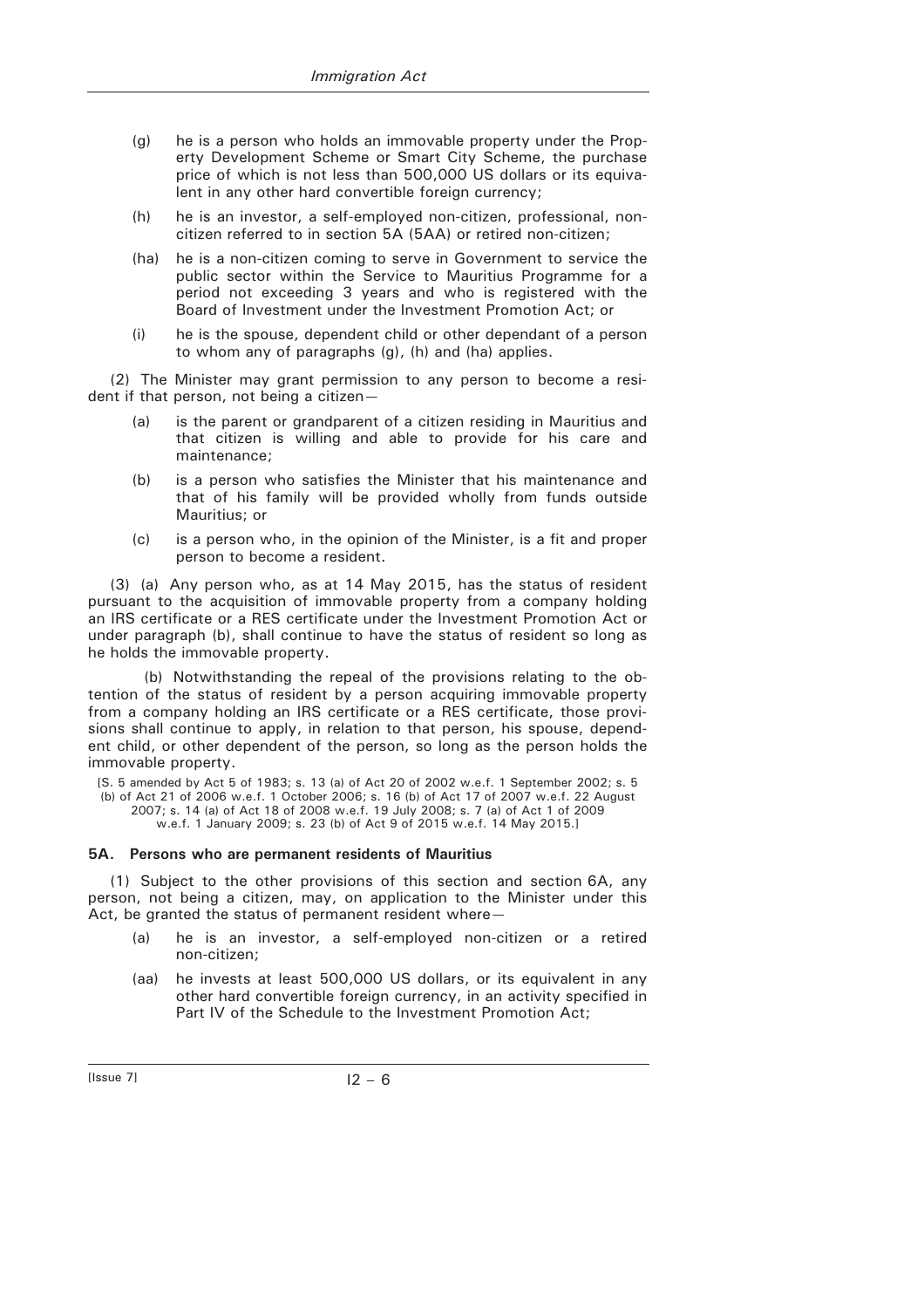- (ab) he is a member of the Mauritian Diaspora under the Mauritian Diaspora Scheme;
- (b) he is the spouse of a person to whom paragraph (a), (aa) or (ab) applies;
- (c) he is a dependent child of a person to whom paragraph (a), (aa), (ab) or (b) applies;

 $(d)$ 

 (e) he is the wholly dependent next of kin of an unmarried person to whom paragraph (a), (aa) or (ab) applies.

(2) The number of persons who may obtain the status of permanent resident under subsection (1) (e) shall not exceed 3.

 $(3) -$ 

(4) Any application under subsection (1) shall be made on the prescribed form.

(5) (a) Any investor or self-employed non-citizen referred to in subsection (1) (a) who is the holder of an occupation permit may, at the expiry of a period of 3 years of his occupation permit, upon satisfying the criteria specified in Part III of the Schedule to the Investment Promotion Act and on application made under this section, be granted the status of permanent resident.

(b) A non-citizen referred to in subsection (1) (aa) may, on investing the amount referred to in that subsection and on application made under this section, be granted the status of permanent resident.

(5A) Any retired non-citizen referred to in subsection (1) (a) who is the holder of a residence permit may, at the expiry of a period of 3 years of his residence permit, upon satisfying continuously the criteria specified in Part I of the Schedule to the Investment Promotion Act and on application made under this section, be granted the status of permanent resident.

(5AA) Any non-citizen who has been employed to work in Mauritius during at least 3 consecutive years immediately preceding his application under this section—

- (a) drawing a basic monthly salary of at least 150,000 rupees during those years by virtue of that employment; and
- (b) holding—
	- (i) a valid work permit issued under the Non-Citizens (Employment Restriction) Act; or
	- (ii) an occupation permit,

may, on application made under this section, be granted the status of permanent resident.

(5B) A permanent residence permit granted under subsection (5), (5A) or (5AA) shall, subject to section 6A, be valid for a period of 10 years as from the expiry date of his occupation permit or residence permit, as the case may be.

(6) The spouse and dependants of a person to whom subsection (5), (5A) or (5AA) applies may, on application under this section, also be granted the status of permanent resident.

[S. 5A amended by Act 33 of 1999; s. 13 (b) of Act 20 of 2002 w.e.f. 1 September 2002; s. 5 (c) of Act 21 of 2006 w.e.f. 1 October 2006; s. 16 (c) of Act 17 of 2007

w.e.f. 22 August 2007; s. 14 (b) of Act 18 of 2008 w.e.f. 19 July 2008; s. 11 (b) of Act 26 of 2012 w.e.f. 22 December 2012; s. 23 (c) of Act 9 of 2015 w.e.f. 14 May 2015.]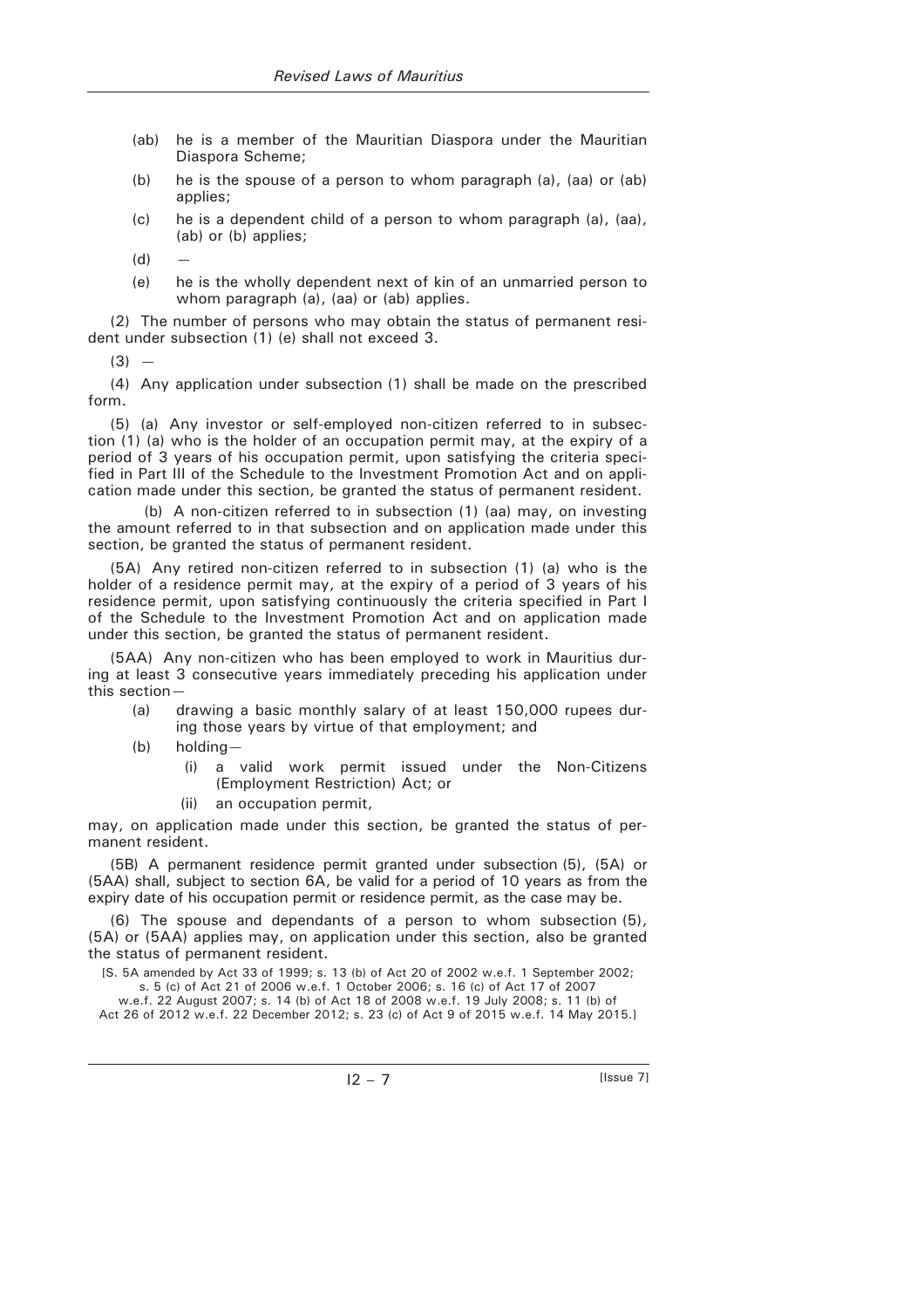### **6. Loss of status of resident**

(1) Where, in relation to a resident, the Minister is satisfied that it is in the public interest to do so, he may, in his absolute discretion, deprive him of his status of resident.

(1A) Where a person has acquired the status of resident under section 5 (1) (g) and (h), he shall cease to be a resident where he is certified by the Board of Investment to have ceased to satisfy the requirements of the Integrated Resort Scheme, or the criteria and conditions of registration, under the Investment Promotion Act.

(1B) Where a person has acquired his status of resident under section 5 (1) (i), he shall cease to be a resident where subsection (1A) applies.

(2) Where a person has acquired his status of resident under section 5 (1) (c), he shall cease to be a resident 6 months after the termination of the marriage to the citizen.

(3) Where a person has acquired his status of resident under section 5 (1) (d), he shall cease to be a resident on reaching the age of 18.

(4) Where a person has acquired his status of resident under section 5 (1) (e), he shall cease to be a resident where he voluntarily resides outside Mauritius for a continuous period of one year or more.

(5) Where a person has been deprived of his status of resident under subsection (1) or has ceased to be a resident under subsections (2), (3) or (4), he shall be deemed to be a prohibited immigrant for the purposes of this Act and of the Deportation Act.

(6) Where a resident is deprived of his status of resident, a notice to that effect shall be served upon him by post at his last known address.

[S. 6 amended by s. 13 (c) of Act 20 of 2002 w.e.f. 1 September 2002;

s. 5 (d) of Act 21 of 2006 w.e.f. 1 October 2006.]

#### **6A. Loss of status of permanent resident**

(1) Where, in relation to a permanent resident, the Minister is satisfied that—

- (a) the person has wilfully made any false statement or misled or attempted to mislead the immigration officer with respect to an application for a permanent residence permit;
- (b) the person—
	- (i) who is an investor, a self-employed non-citizen, a noncitizen referred to in section 5A (5AA), a retired non-citizen or a member of the Mauritian Diaspora under the Mauritian Diaspora Scheme is certified by the Board of Investment to have ceased to satisfy the criteria and conditions of his registration under the Investment Promotion Act;
	- (ii) is a person referred to in section 5A (1) (b), (c) and (e) and (6) to whom subparagraph (i) applies;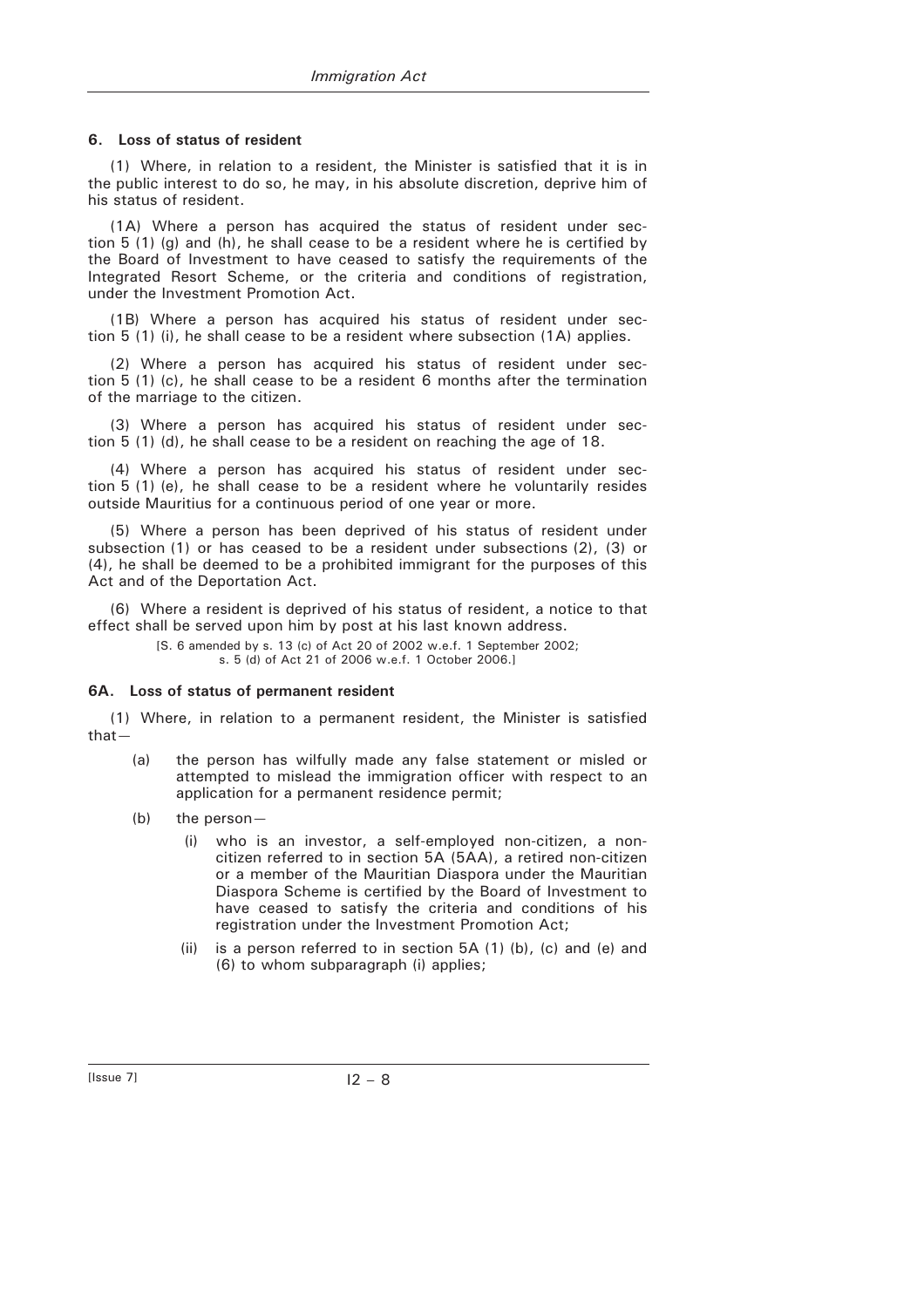- (c) a person referred to in section 5A (1) (a) has been declared bankrupt;
- (d) a person referred to in section 5A (1) or (5AA) has been convicted of a criminal offence carrying a term of imprisonment of not less than 12 months; or
- (e) it is in the public interest to do so,

he may deprive that person of his status of permanent resident.

(2) Where the Minister is considering depriving a person of his status of permanent resident under subsection (1), not less than 7 days before the decision is taken, a notice to that effect, setting out in brief the reasons why such a decision is being considered, shall be served upon him by post at his last known address.

(3) A decision depriving a person of his status of permanent resident under subsection (1) shall not be effective until the expiry of 6 months from the date on which a notice to that effect is served upon him by post at his known address.

(4) (a) A person who has been deprived of his status of permanent resident under subsection (1) shall, subject to paragraph (b), be deemed to be a prohibited immigrant for the purposes of this Act and the Deportation Act.

(b) Where the Minister considers that the course of action specified in paragraph (a) is not warranted, he may issue to that person a certificate stating the conditions subject to, and the period for, which the person may stay in or visit Mauritius.

(5) Except as provided in subsection (7), where a person, who has acquired his status of permanent resident under section 5A (1) (a), has been deprived of that status under subsection (1), any other person who has been granted the status of permanent resident under section 5A (1), (5AA) or (6) in connection with the grant of that status to the person deprived of it, shall, after 6 months from the date of the notice referred to in subsection (8), cease to be a permanent resident.

(6) Except as provided in subsection (7), where a person has acquired the status of permanent resident under section 5A (1) (b), he shall cease to be a permanent resident 6 months from the date of the termination of his marriage.

(7) Where, save for this subsection, a person would cease to be a permanent resident under subsection (5) or (6), he may, within 90 days from the date of the notice under subsection (8) or of the termination of his marriage, as the case may be, apply to the Minister, in such form as may be prescribed, to continue his status of permanent resident and the Minister may, in his discretion, grant his application.

(8) Where a person, who has acquired his status of permanent resident under section 5A (1) (a), (b), (5AA) or (6) has been deprived of that status, a notice to that effect shall be served upon any other person who has been granted the status of permanent resident under section 5A (1), (5AA) or (6)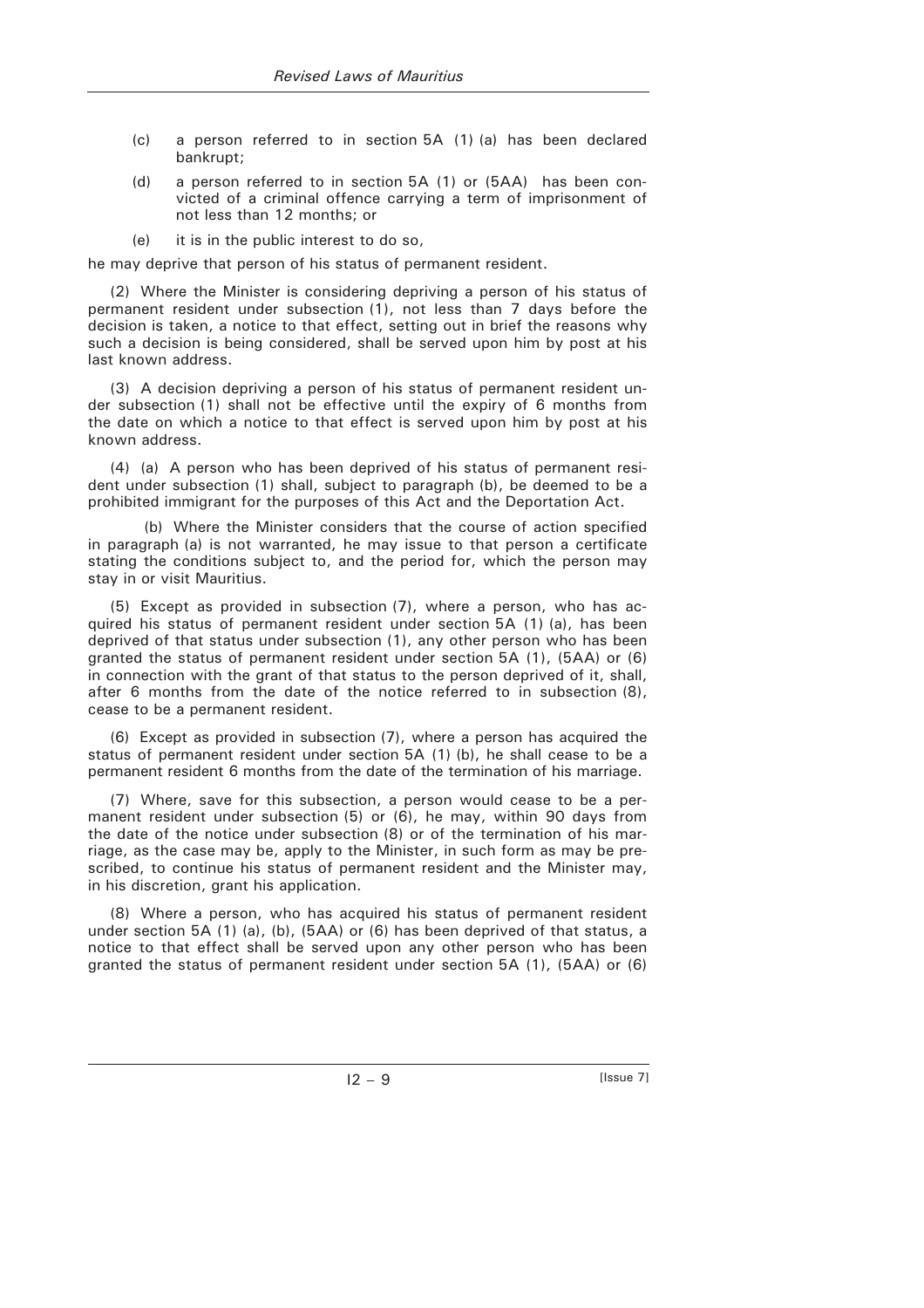in connection with the person deprived of it, by post at his last known address.

[S. 6A amended by s. 13 (d) of Act 20 of 2002 w.e.f. 1 September 2002; s. 5 (e) of Act 21 of 2006 w.e.f. 1 October 2006; s. 14 (c) of Act 18 of 2008 w.e.f. 19 July 2008; s. 23 (d) of Act 9 of 2015 w.e.f. 14 May 2015.]

### **7. Exempted persons**

(1) Subject to section 8, the immigration officer may admit to Mauritius, on such conditions and for such period as he may determine in any particular case—

- (a) persons who are diplomatic or consular officers or representatives or officials, duly accredited to a country other than Mauritius, of the United Nations or any of its agencies or of any intergovernmental organisation in which Mauritius participates, coming to Mauritius to carry out their official duties or passing through in transit, or members of the families or suites of such persons;
- (b) members of any naval, army or air force who come to Mauritius in connection with the defence and security interests of Mauritius;
- (c) persons who come to Mauritius pursuant to any treaty or agreement between Mauritius and another country and whose admission to Mauritius is approved by the Minister, together with such members of their families or suites as may be so approved;
- (d) persons appointed to the public service of Mauritius and the members of their families;
- (e) tourists or other visitors or persons coming for business;
- (f) persons passing through Mauritius in transit to another country;
- (g) students coming to Mauritius for the purpose of attending and, having entered Mauritius, are in actual attendance at any college or at the University of Mauritius;
- (h) persons who have been accepted as students by an educational or training establishment approved by the Minister of Education and, having entered Mauritius, are in actual attendance at that educational or training establishment;
- (i) members of dramatic, artistic, cultural, athletic or other groups entering Mauritius or who, having entered, are in Mauritius for the purpose of giving performances or exhibitions of an entertaining or instructive nature;
- (j) members of crews entering Mauritius or who, having entered, are in Mauritius for shore leave or some other legitimate and temporary purpose;
- (k) persons who are investors under the Permanent Resident Scheme prescribed under the Investment Promotion Act;
- (l) shipwrecked persons; and
- (m) such persons or classes of persons as the Minister may determine and proper.

 $(1A)$  –

(2) The immigration officer shall issue to a person admitted to Mauritius under subsection  $(1)$   $(q)$ ,  $(h)$  and  $(i)$  a certificate stating the conditions subject to, and the period for, which the admission to Mauritius is authorised.

(3) The immigration officer may, with the approval of the Minister, vary the conditions attached to the admission of an exempted person to Mauritius or extend or limit the period of his stay in Mauritius.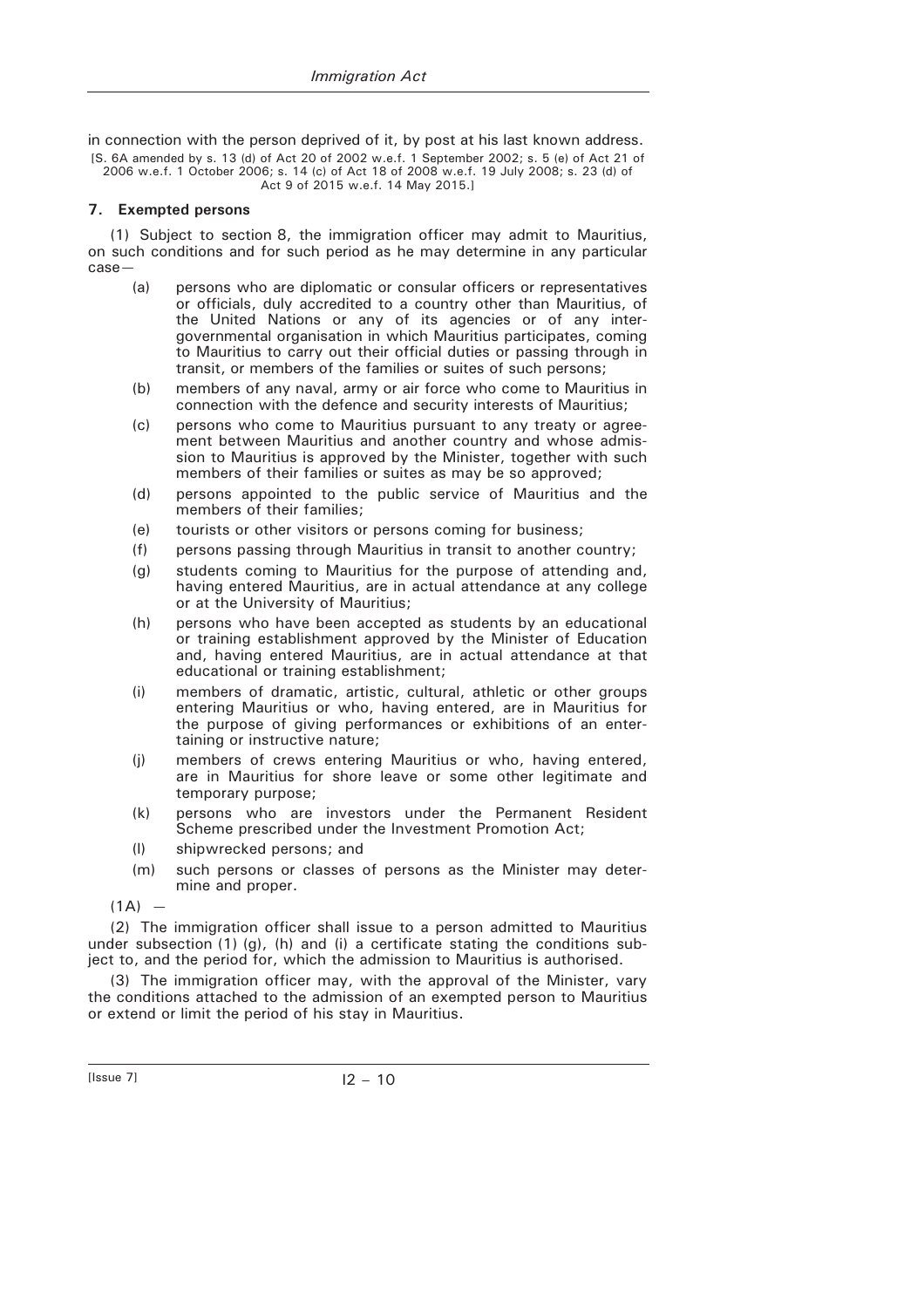- (4) Where, in relation to an exempted person, the Minister—
	- (a) is satisfied that it is in the public interest to do so; or
	- (b) is of the opinion that the exempted person is a person described in section 8 (1),

he may, in his absolute discretion, by Order, declare that the exempted person has ceased to be an exempted person and thereupon the exempted person shall be deemed to be a prohibited immigrant for the purposes of this Act and of the Deportation Act.

(5) An order made under subsection (4) shall be served by post at the last known address of the person who has ceased to be an exempted person.

[S. 7 amended by s. 13 (e) of Act 20 of 2002 w.e.f. 1 September 2002; s. 5 (f) of Act 21 of 2006 w.e.f. 1 October 2006; s. 7 (b) of Act 1 of 2009 w.e.f. 16 April 2009.]

### **8. Prohibited immigrants**

(1) Except as provided in subsection (2), the following persons, other than citizens and, subject to section 6, residents, shall be deemed to be prohibited immigrants and shall not be admitted to Mauritius—

- (a) persons who appear to the immigration officer to be suffering from any physical or mental infirmity and who are likely to be a charge on public funds;
- (b) persons afflicted with any infectious or contagious disease;
- (c) persons who are dumb, blind or otherwise physically defective or physically handicapped and who are likely to be a charge on public funds;
- (d) persons who have been convicted of or admit having committed any crime which, if committed in Mauritius, would be punishable by imprisonment for a term of not less than 6 months;
- (e) prostitutes or persons living on the earnings of prostitutes or persons reasonably suspected as coming to Mauritius for those or any other immoral purposes;
- (f) habitual beggars or vagrants;
- (g) persons who are likely to become a charge on public funds;
- (h) persons who are chronic alcoholics;
- (i) persons who are addicted to any drug or reasonably suspected of engaging in the traffic of drugs;
- (j) persons who are engaged, or reasonably suspected of engaging, in activities prejudicial to the integrity or sovereignty of Mauritius or of any friendly state;
- (k) persons concerning whom there are reasonable grounds for believing they are likely to engage in any subversive activity of any kind directed against Mauritius or detrimental to the security of Mauritius or any friendly state;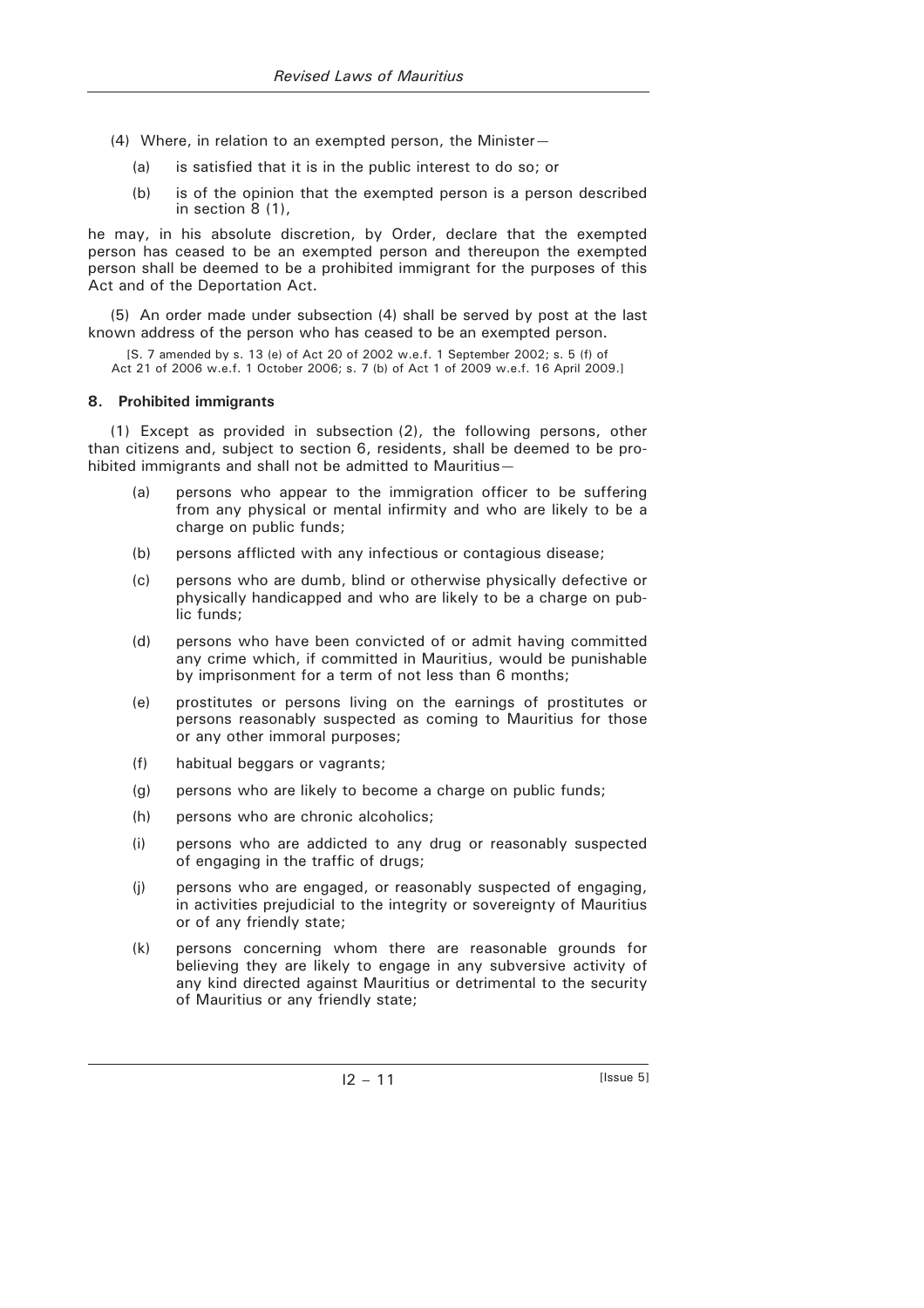(l) persons declared suspected international terrorists under the Prevention of Terrorism Act.

(2) The Minister may authorise in writing, under his hand or under the hand of a person designated by him, the admission to Mauritius of any person referred to in subsection (1) including a non-citizen who satisfies the immigration officer that he intends to marry a citizen to whom he has disclosed that he is HIV positive or has AIDS.

(3) The Minister may attach such conditions as he thinks fit to the admission of any person referred to in subsection (2).

[S. 8 amended by s. 34 (3) of Act 2 of 2002 w.e.f. 16 March 2002; s. 3 of Act 1 of 2008.]

## **9. Permanent residence permits and residence permits**

(1) The Minister may issue, subject to such conditions as he thinks fit to impose, a written permit authorising any person other than an exempted person to enter Mauritius or, being in Mauritius, to remain there.

(2) A residence permit shall be expressed to be in force for a specified period and shall also specify the conditions subject to which it is issued.

(3) The Minister may, in writing, extend, vary or cancel a permit.

(4) Upon the cancellation or expiration of a permit or upon failure to comply with any condition subject to which it has been issued, the holder shall be deemed to be a prohibited immigrant for the purposes of this Act and of the Deportation Act.

(5) Any period of residence in Mauritius in pursuance of a permit shall be taken into account for the purposes of the Mauritius Citizenship Act.

### [S. 9 amended by Act 33 of 1999.]

#### **9A. Occupation permit**

(1) Notwithstanding section 5 and the Non-Citizens (Employment Restriction) Act, any investor or self-employed non-citizen or employer of a professional, registered with the Board of Investment, shall, through the Board of Investment, apply to the immigration officer for an occupation permit authorising the investor, self-employed non-citizen or professional, as the case may be, to become a resident and—

- (a) in the case of the investor or self-employed non-citizen, to carry on any occupation in Mauritius for reward or profit;
- (b) in the case of the professional, to take up employment in Mauritius; or
- (c) in the case of an investor who is a company, an application for an occupation permit may be made in respect of each shareholder who is also a director of the company, provided that the criteria referred to in item 1 of Part I of the Schedule to the Investment Promotion Act are applied to each applicant.
- (2) The application under subsection  $(1)$  -
	- (a) shall be made in such form and manner as may be approved by the immigration officer; and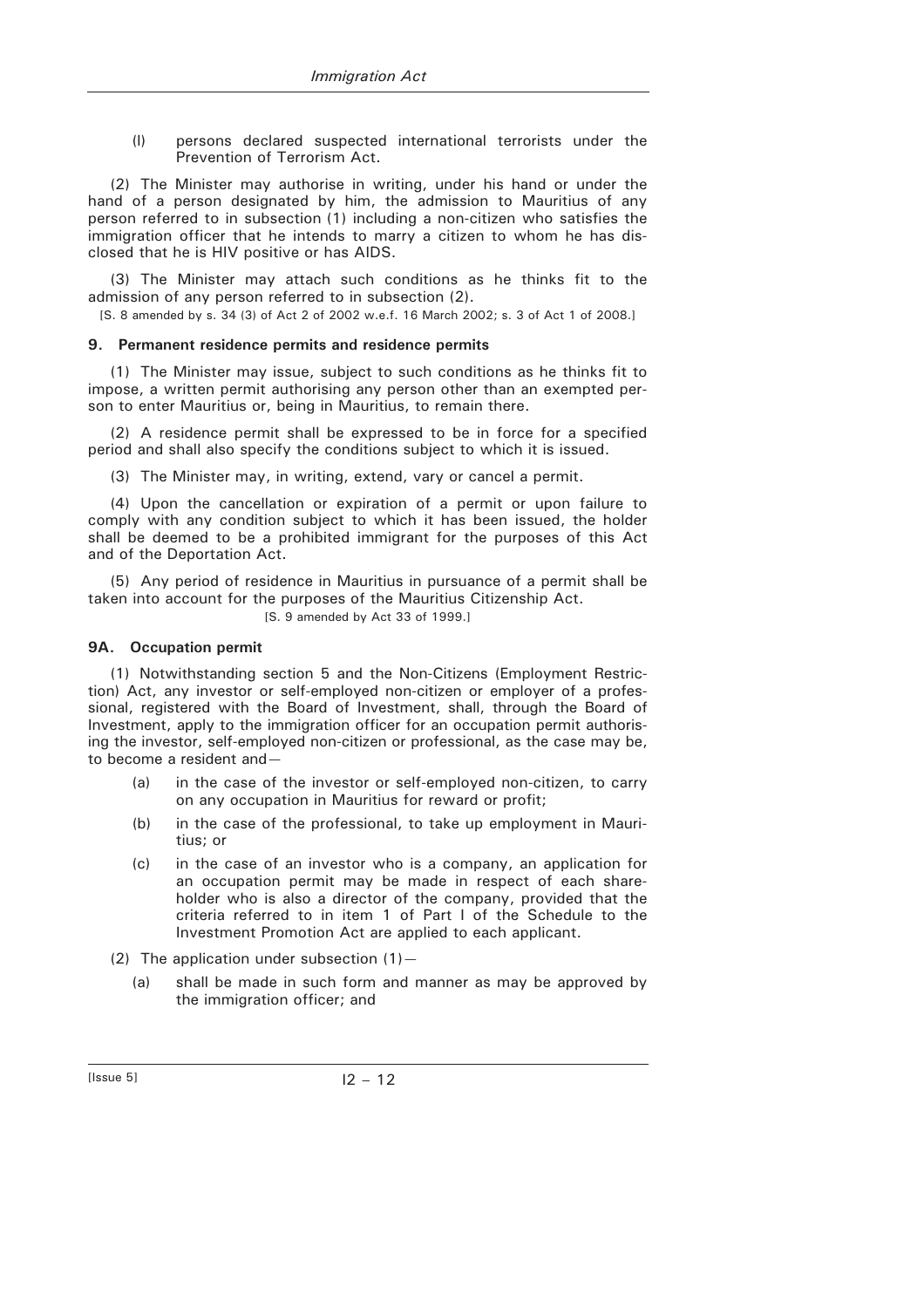- (b) shall include such information, documents and particulars as may be required and specified in the application form; and
- (c) shall be accompanied—
	- (i) by the prescribed fee; and
	- $(ii)$
	- (iii) in the case of a professional, by a written undertaking by the employer that he will meet any expense or charge likely to be incurred for the maintenance, support or repatriation of the holder of the occupation permit.

(3) On receipt of the application under subsection (1), the immigration officer shall immediately issue to the Board of Investment an acknowledgement receipt in respect of the application.

(4) The immigration officer shall, within 2 working days of the date of receipt of the application, determine the application and where—

- (a) the application is approved, issue the occupation permit—
	- (i) in the case of an investor or a self-employed non-citizen, for a period of 3 years; or
	- (ii) in the case of a professional, for the period specified in his contract of employment or for a period of 3 years, whichever is the lesser;
- (b) the application is not approved, the immigration officer shall—
	- (i) give written notice thereof to the applicant with copy to the Board of Investment; and
	- (ii) at the same time, return to the applicant, the written undertaking.

(5) Where the immigration officer has not approved the application within the period specified under subsection (4) and has notified the applicant of his decision, he shall, within 7 working days of the notification, refund to the applicant such fee as may have been paid.

(6) Where, within 2 working days of the date of receipt of the application, the application is not determined in accordance with subsection (4), the application shall be deemed to have been approved and the acknowledgement receipt referred in subsection (3) shall be deemed to be an occupation permit issued under subsection (4) (a) (i) or (ii), as the case may be.

(7) On the working day immediately following the 2 working days referred in subsection (4), the Board of Investment shall, subject to subsection (4) (b), and after consultation with the immigration officer, issue the acknowledgement receipt to the applicant.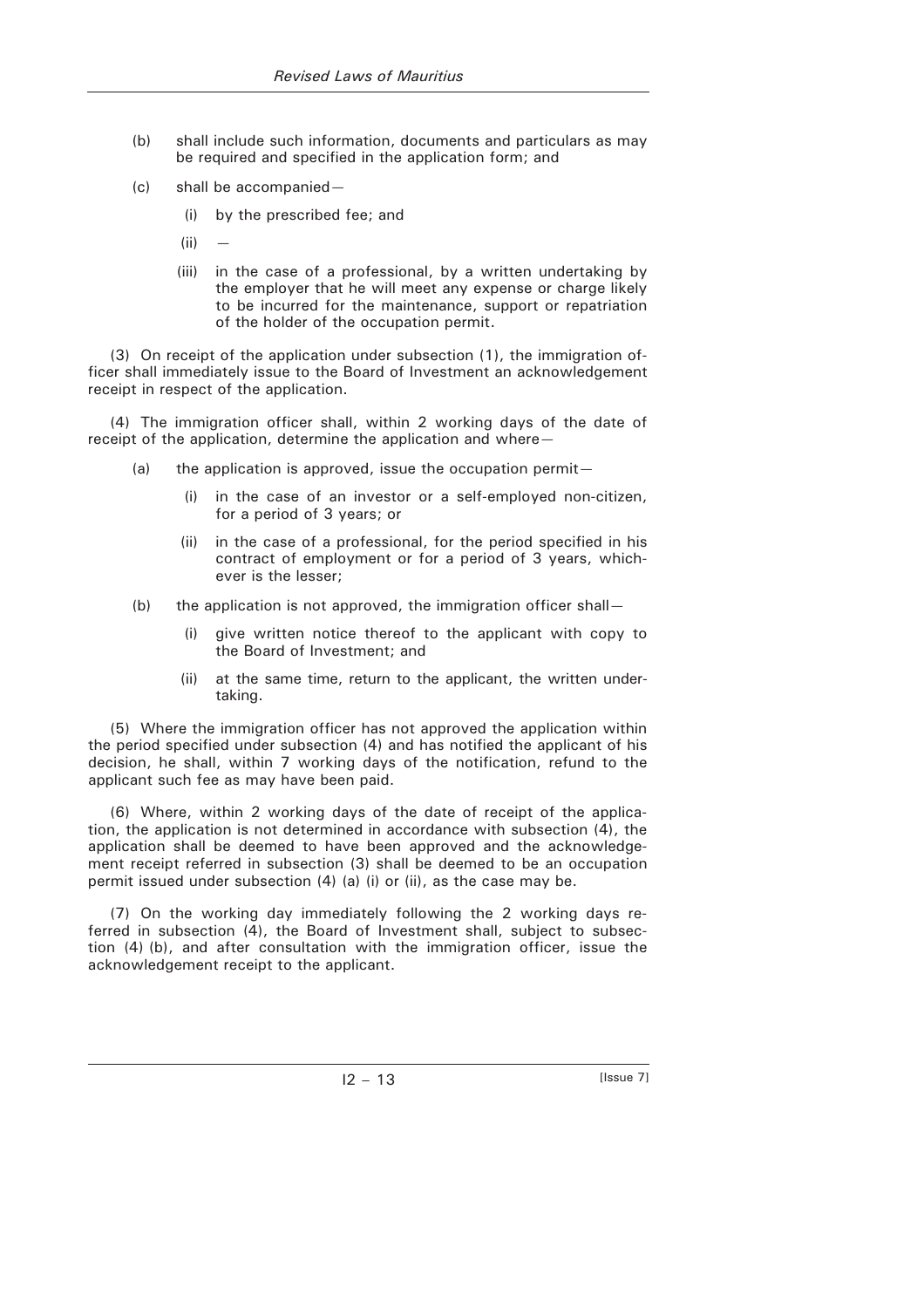(8) Sections 6 and 6A shall apply to a person who has been issued with an occupation permit as they would have applied to a person who has acquired the status of resident.

[S. 9A inserted by s. 5 (g) of Act 21 of 2006 w.e.f. 1 October 2006; s. 14 (d) of Act 18 of 2008 w.e.f. 19 July 2008; s. 11 (c) of Act 26 of 2012 w.e.f. 22 December 2012; amended by s. 22 (a) of Act 27 of 2013 w.e.f. 21 December 2013.]

### **9B. Residence permit for retired non-citizen**

(1) Notwithstanding section 5 and the Non-Citizens (Employment Restriction) Act, any retired non-citizen shall, through the Board of Investment, apply to the immigration officer for a residence permit.

(2) The application under subsection (1) shall—

- (a) be made in such form and manner as the immigration officer may approve;
- (b) include such information, documents and particulars as may be required and specified in the application form; and
- (c) be accompanied by the prescribed fee.

(3) Section 9A (2) to (7) shall apply to a retired non-citizen as they would have applied to an investor or a self-employed non-citizen, with such modifications, adaptations and exceptions as may be necessary to bring them in conformity with this section.

[S. 9B inserted by s. 5 (g) of Act 21 of 2006 w.e.f. 1 October 2006; amended by s. 22 (b) of Act 27 of 2013 w.e.f. 21 December 2013.]

## **9C. Short-term occupation permit**

(1) Notwithstanding section 5 and the Non-Citizens (Employment Restriction) Act, any individual who is a non-citizen may, through the Board of Investment, apply to the immigration officer for a short-term occupation permit authorising him to reside and to work in Mauritius during a period not exceeding 9 months.

(2) The period specified in the permit under subsection (1) may, on an application being made within at least 15 days before the expiry of the permit, be extended only once for a period not exceeding 3 months.

(3) Section 9A, in relation to the procedure for an application, shall apply to this section with such modifications, adaptations and exceptions as may be prescribed to bring them in conformity with this section.

[S. 9C inserted by s. 16 (d) of Act 17 of 2007 w.e.f. 22 August 2007.]

## **9D. Use of identification number for non-citizens**

- (1) Notwithstanding any other enactment, every non-citizen—
	- (a) who is required to be registered under the Business Registration Act shall, in respect of every transaction he makes—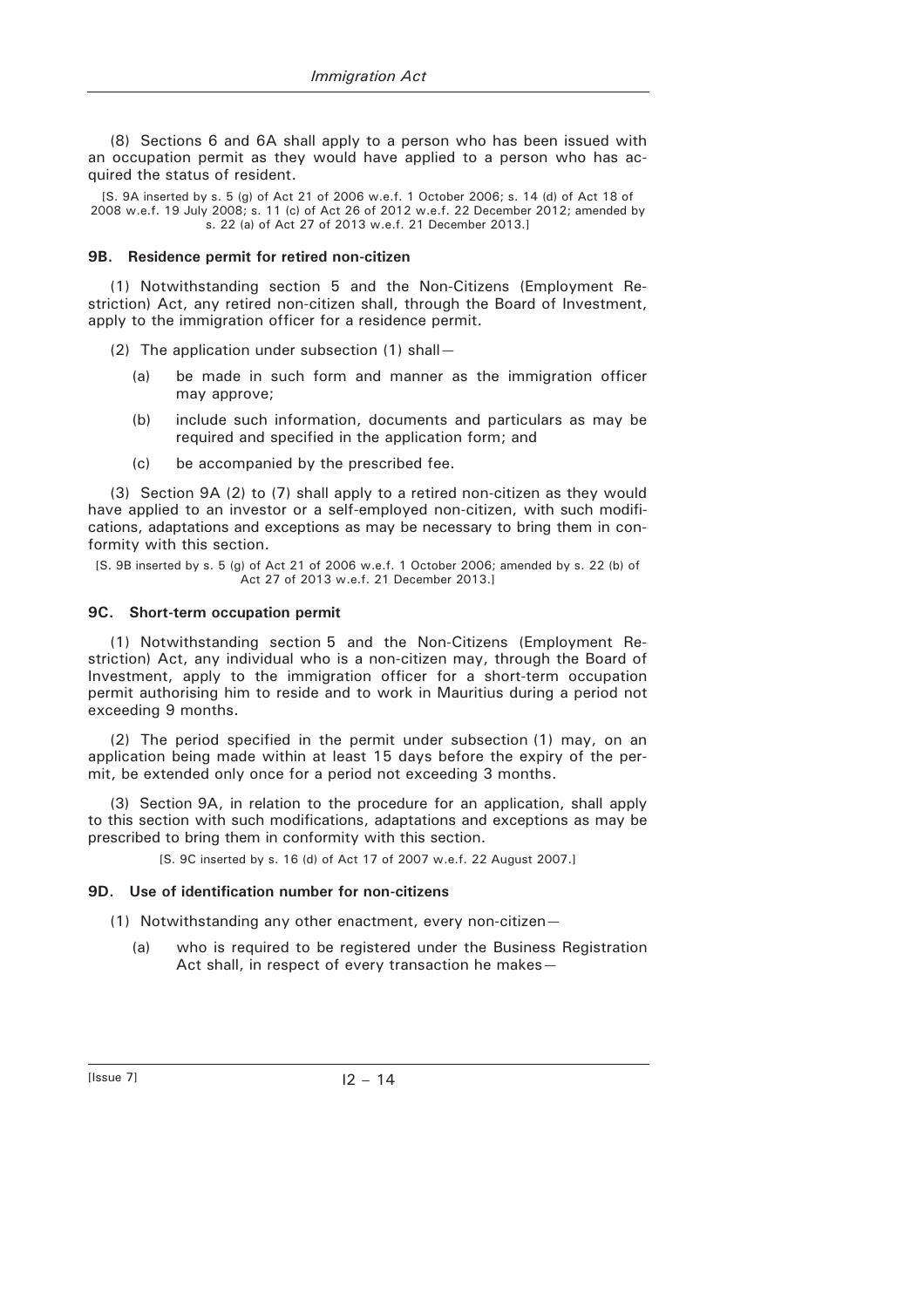- (i) in relation to his business activities, use his business registration number in accordance with the Business Registration Act;
- (ii) in relation to any other activity with any public sector agency, use and indicate on any document, whether electronically or otherwise, the identification number allocated to him by the immigration officer;
- (b) who is not required to be registered under the Business Registration Act shall, in respect of every transaction he makes in relation to his activities with a public sector agency, use and indicate on any document, whether electronically or otherwise, the identification number allocated to him by the immigration officer.

(2) Where a transaction is made in the name of a minor who is a noncitizen, the document witnessing the transaction shall contain the identification number allocated to the minor by the immigration officer.

(3) No public sector agency shall issue, whether electronically or otherwise, a document in respect of any transaction referred to in subsection (1) (a) (ii) or (b), unless the document contains the identification number allocated to the non-citizen by the immigration officer.

(4) Every public sector agency shall use and indicate in its records, whether electronically or otherwise, the identification number allocated to the non-citizen with whom a transaction is carried out pursuant to subsection (1) (a) (ii) or (b) and in respect of whom a record is required to be kept.

(5) (a) The identification number allocated to a non-citizen referred to in subsection (1) (a) (ii) or (2) shall be the unique identification number of that non-citizen.

(b) The unique identification number of a non-citizen shall be the noncitizen's official identification number whenever reference is made to him.

(c) Any number of identification, other than the identification number referred to in paragraph (a), which is used by a public sector agency with which the transaction is made—

- (i) shall be used by that public sector agency solely for internal purposes; and
- (ii) shall not appear on any document relating to that noncitizen.

(6) This section shall apply to non-citizens referred to in sections 5, 5A, 6, 6A, 9, 9A, 9B and 9C.

[S. 9D inserted by s. 23 (e) of Act 9 of 2015 w.e.f. 15 February 2016.]

## **9E. Register of non-citizens**

The immigration officer shall keep and maintain an electronic register of non-citizens referred to in sections 5, 5A, 6, 6A, 7, 9, 9A, 9B and 9C.

[S. 9E inserted by s. 23 (e) of Act 9 of 2015 w.e.f. 15 February 2016.]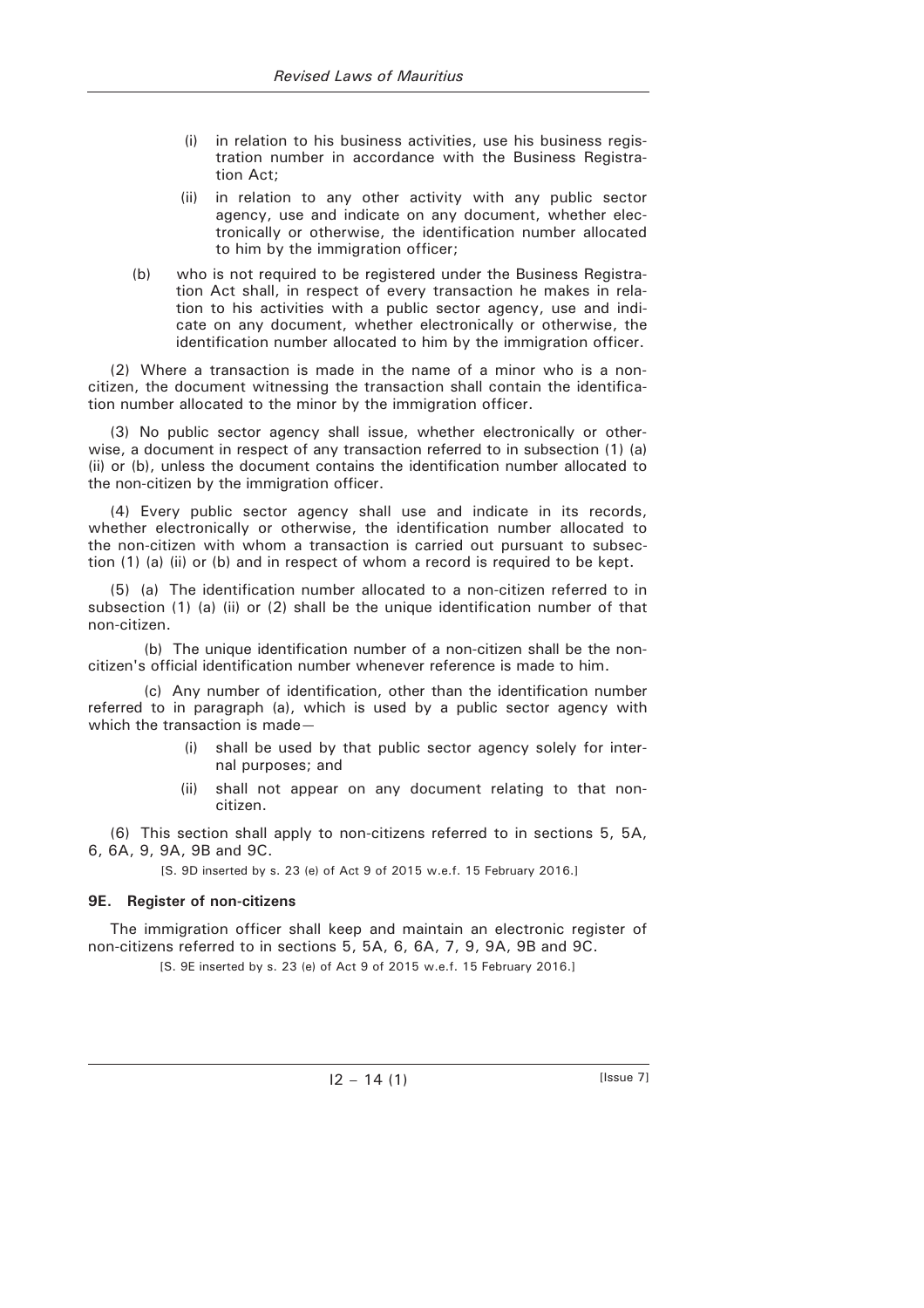## **9F. Sharing of information**

(1) For facilitation purposes, the immigration officer shall, through an electronic system, share with another public sector agency such information as may be mutually agreed upon, in relation to—

- (a) a non-citizen, his name and address and date of arrival in, and date of departure from, Mauritius; and
- (b) a citizen of Mauritius, his name and address and date of departure from, and date of arrival in, Mauritius.

(2) No public sector agency shall disclose any information obtained pursuant to subsection (1) to a third party.

[S. 9F inserted by s. 23 (e) of Act 9 of 2015 w.e.f. 15 February 2016.]

### **10. Deposits by holders of residence permits**

(1) Any person to whom a residence permit is issued shall make a deposit with the immigration officer, or such other public officer as may be authorised by the Minister, of a sum not exceeding 20,000 rupees, or such other sum as may be prescribed, to indemnify the Government for any expense or charge likely to be incurred for his maintenance or support or for his repatriation.

(2) The deposit shall be applied towards the payment of any expense incurred for the maintenance, support or repatriation of the holder of the permit.

(3) The deposit, or the unexpended balance of it shall be paid over to the holder of the permit on his leaving Mauritius or, where he is dead, to the person he may have designated at the time of the deposit or to his legal representative.

(4) The Minister may exempt the holder of a residence permit from making the deposit under subsection (1) or may authorise him to make a deposit of a lesser amount or, *in lieu* of making the deposit, to enter into a recognisance, with or without sureties, in the amount required to be deposited. [S. 10 amended by Act 5 of 1983.]

#### **10A. Written undertakings by holders of permanent residence permits**

Any person to whom a permanent residence permit is issued shall, at the time of payment of the prescribed fee in relation thereof, submit to the immigration officer, or such other public officer as the Minister may authorise, a written undertaking to indemnify the Government for any expense or charge likely to be incurred for his maintenance, support or repatriation.

[S. 10A inserted by Act 25 of 2000; s. 13 (f) of Act 20 of 2002 w.e.f. 1 September 2002; repealed and replaced by s. 14 (e) of Act 18 of 2008 w.e.f. 19 July 2008; amended by s. 22 (c) of Act 27 of 2013 w.e.f. 21 December 2013.]

#### **11. Persons landing with minors**

(1) Where a minor is admitted to Mauritius under the charge of any person and, at any later time the presence of that minor in Mauritius becomes unlawful by virtue of this Act, the immigration officer may require that person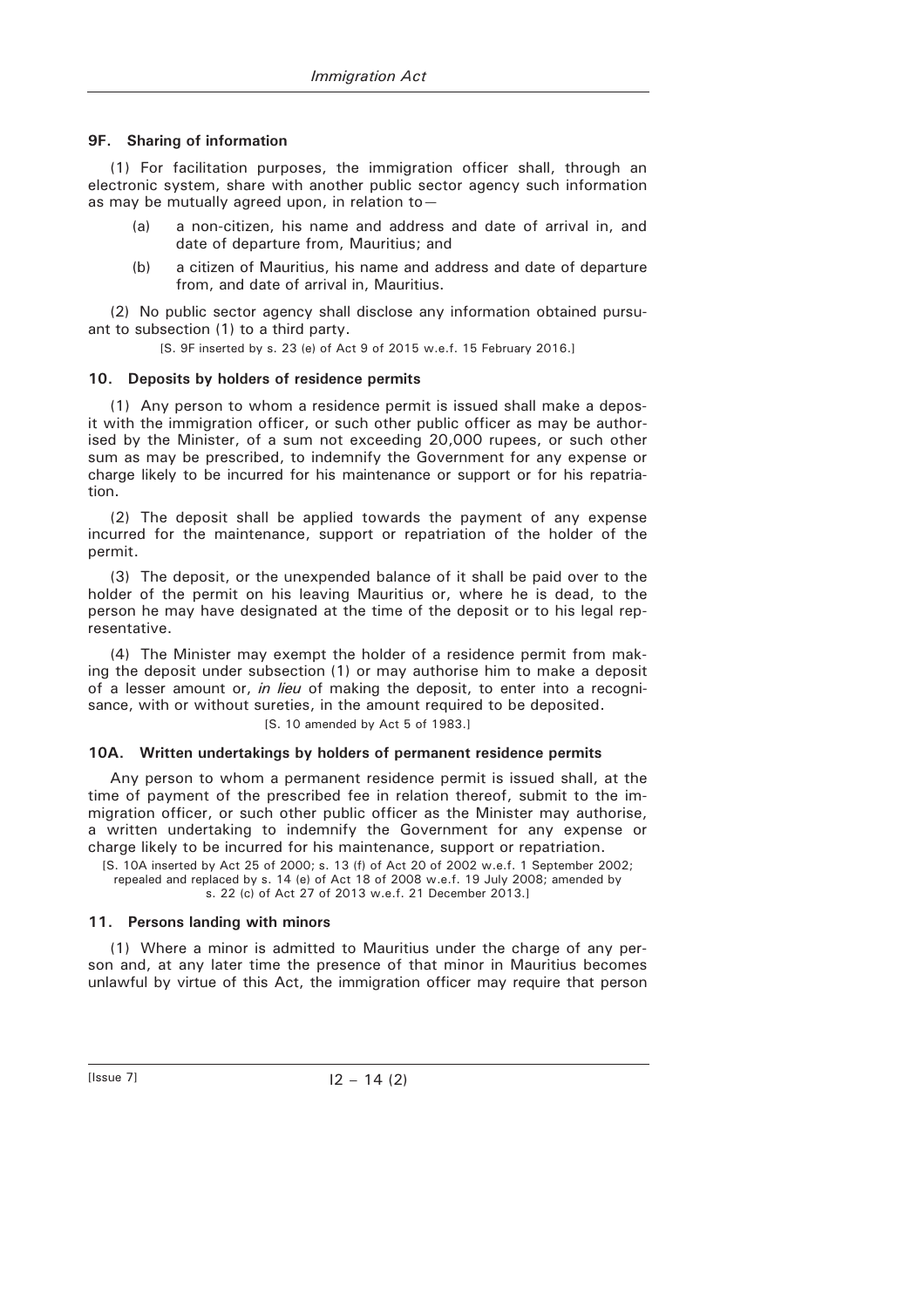to make such arrangements as the immigration officer may determine, to ensure the departure of the minor from Mauritius within such time as the immigration officer may determine.

(2) Where a minor is admitted to Mauritius under the charge of any person and, at any later time, the immigration officer is informed that such person is about to leave Mauritius without the minor, the immigration officer may, by Order, require that person to make such arrangements as the immigration officer may determine, to ensure the departure of the minor from Mauritius within such time as the immigration officer may determine, and to provide for the care and maintenance of the minor until his departure from Mauritius.

(3) The immigration officer may take such measures as may be necessary to prevent the person to whom an order made under subsection (2) is directed from leaving Mauritius until the order is complied with.

### **12. Examination by immigration officer**

(1) Every person, including citizens, permanent residents and residents, seeking admission to Mauritius shall first appear before the immigration officer at a port of entry for examination as to whether or not he shall be admitted to Mauritius.

(2) For the purpose of examining any person under subsection (1), an immigration officer may board any vessel and may require the master to—

- (a) furnish him with a list of passengers stating the names of the passengers and their port of embarkation; and
- (b) supply such information as he may require.

(3) An immigration officer may require any person seeking admission to Mauritius to undergo a medical examination.

(4) Where, in the opinion of an immigration officer, a person appearing before him for examination cannot be properly examined owing to the effects of alcohol, drugs, illness or any other cause, the immigration officer may cause the examination of the person to be deferred until such time as he may be properly examined and, pending such time, the immigration officer may detain the person or authorise him to be admitted provisionally on such conditions as he may determine, having regard to the circumstances of the case.

[S. 12 amended by Act 33 of 1999.]

# **13. Refusal to admit**

(1) Where an immigration officer, after the examination of a passenger seeking admission to Mauritius, is of opinion that it would be contrary to this Act to grant admission to that passenger to Mauritius, he may-

refuse to admit the passenger to Mauritius and thereupon the passenger shall be kept in custody until the departure of the vessel, and, subject to subsection (2), the immigration officer shall order the master of the vessel to remove the passenger when leaving Mauritius;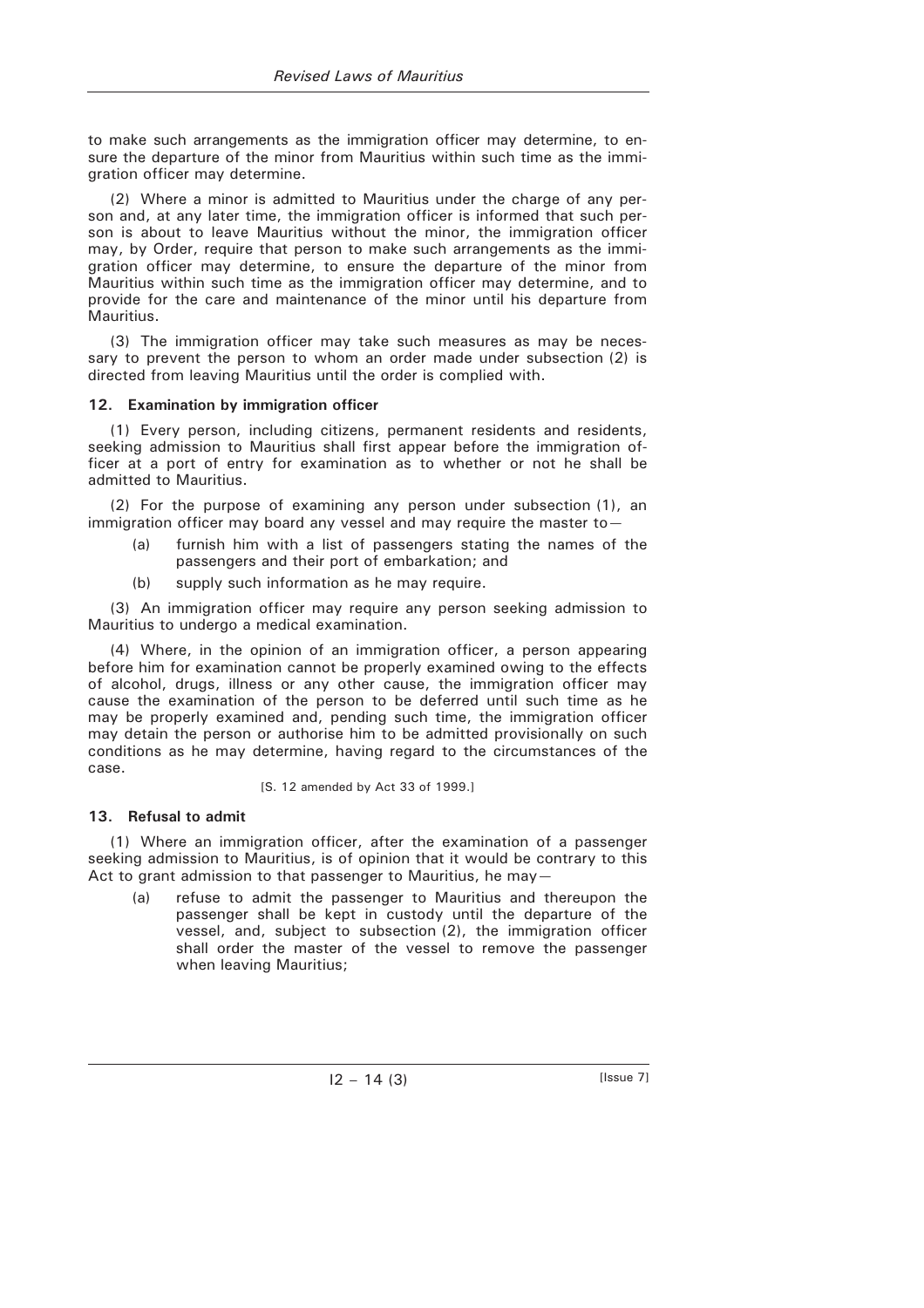- (b) cause the passenger to be detained pending the decision of the Minister; or
- (c) grant provisional admission to the passenger on such conditions, including the deposit of a sum of money or other security, as he may determine.

(2) Where a passenger who is detained under subsection (1) (a) claims to be a citizen, permanent resident or resident, the immigration officer shall not order his removal but shall forthwith refer the matter to the Minister for his decision.

(3) Where an immigration officer detains any passenger who seeks admission to Mauritius or is granted provisional admission under subsection (1) (b) or (c), the immigration officer shall forthwith refer the matter to the Minister for his decision.

(4) Where the Minister is of the opinion that the passenger is a prohibited immigrant or that he should not be issued with a residence permit, the immigration officer shall—

- (a) where the passenger is already detained, order the transport company of the vessel in which the passenger arrived in Mauritius to remove him, within a stated time, to the country of which he is a citizen or national, or in which he embarked for Mauritius, or to a country to which there is reason to believe that he will be admitted;
- (b) where the passenger is admitted provisionally, require him to leave Mauritius at the first available opportunity and where he fails to do so, the immigration officer shall, without the issue of a warrant, arrest and detain him and paragraph (a) shall apply to him as if he had been detained.

(5) Where the Minister is of the opinion that the passenger detained or admitted provisionally in Mauritius under subsection (1) (b) or (c) is not a prohibited immigrant and that he is a fit and proper person, he may issue a residence permit to him and thereupon he shall be admitted to Mauritius in accordance with, but subject to, this Act.

*continued on page* I2 – 15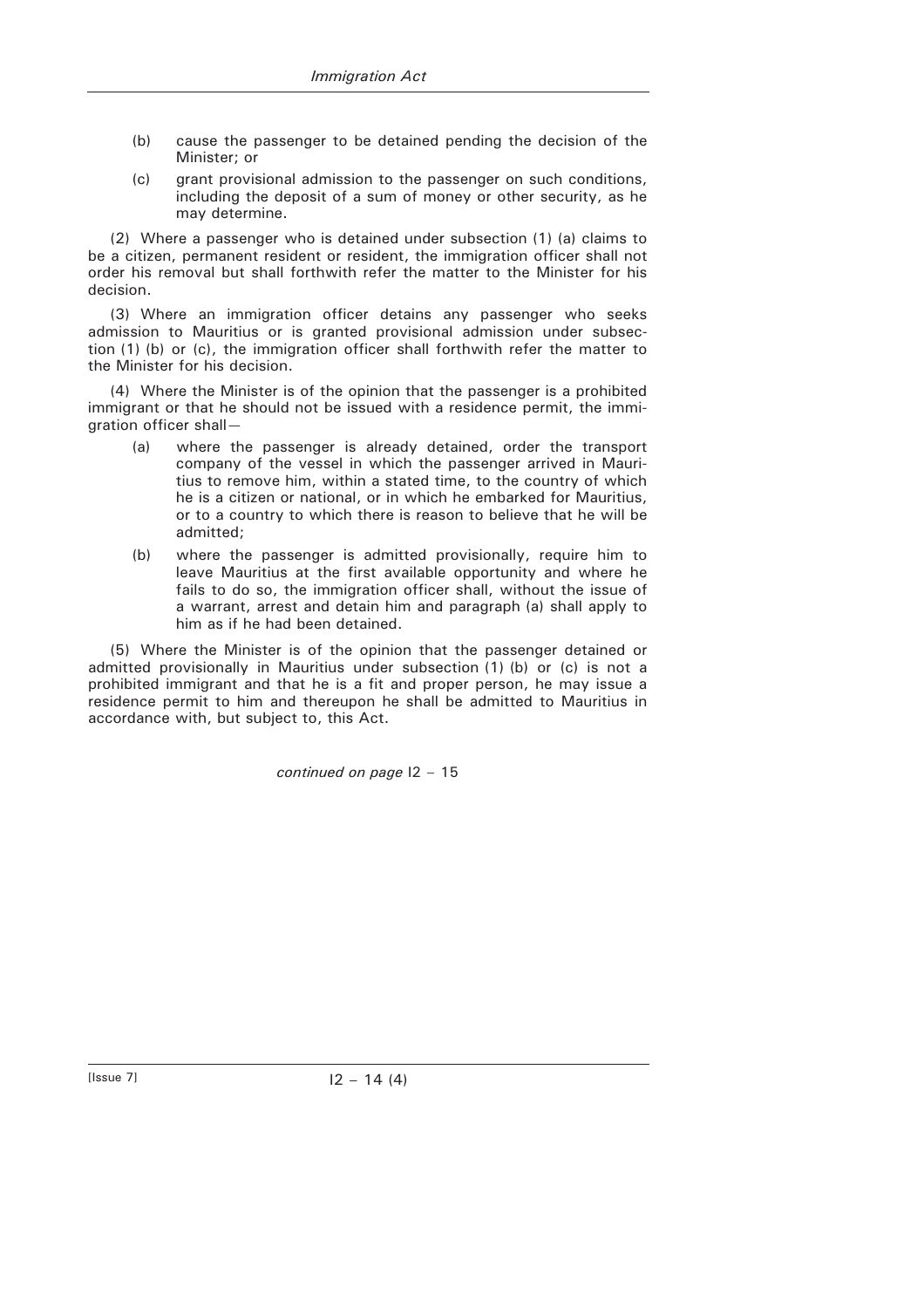(6) (a) Subject to paragraph (b), this section shall apply, notwithstanding the Deportation Act, and the decision of the Minister shall be final and conclusive and shall not be questioned in any Court.

(b) Where a passenger to whom the Minister has refused admission to Mauritius claims to be a citizen, permanent resident or resident, an appeal shall lie to the Supreme Court against the decision of the Minister and the appeal shall be heard and determined as expeditiously as circumstances warrant in accordance with such rules as may be prescribed by the Chief Justice.

[S. 13 amended by Act 33 of 1999.]

## **14. Liability of transport companies**

(1) Where a transport company is required to remove a passenger under section 13, the cost of his removal shall be met by the transport company.

(2) Pending the removal of a passenger who has been refused admission to Mauritius, his upkeep, maintenance and medical care shall be met by the transport company that brought him to Mauritius.

(3) Where a transport company is required to meet the cost of the removal of a passenger under subsection (1), it shall be so notified and given an opportunity of conveying him or causing him to be conveyed on one of its own vessels or otherwise but, where the transport company does not do so within a reasonable time, or where it is expedient in the interests of defence, public safety, public order or public morality that the passenger should leave Mauritius immediately, the Minister may direct that the passenger should be removed immediately at the expense of Government and the transport company shall, on demand, reimburse to Government the expenses incurred for his removal and any other expenses which may have been incurred in connection with his detention.

### **15. Prevention of unauthorised disembarkation**

A transport company, or the master of a vessel, bringing persons into Mauritius shall not, upon the arrival of the vessel in Mauritius, allow—

- (a) any person to leave the vessel at a place other than a port of entry; or
- (b) individual persons or groups of persons to leave the vessel until permission has been granted by the immigration officer.

### **16. Power to inspect**

(1) Any person authorised by the Minister or the immigration officer may inspect any vessel bringing or taking persons to or from Mauritius, examine the persons carried by it and their baggage, examine any documents relating to such persons and take copies or extracts and may hold and detain the vessel until the inspection and examination are completed.

(2) The master of any vessel arriving or leaving Mauritius shall report to the immigration officer at a port of entry, immediately on arrival or before departure, as the case may be, to enable the immigration officer to examine the passengers and members of the crew.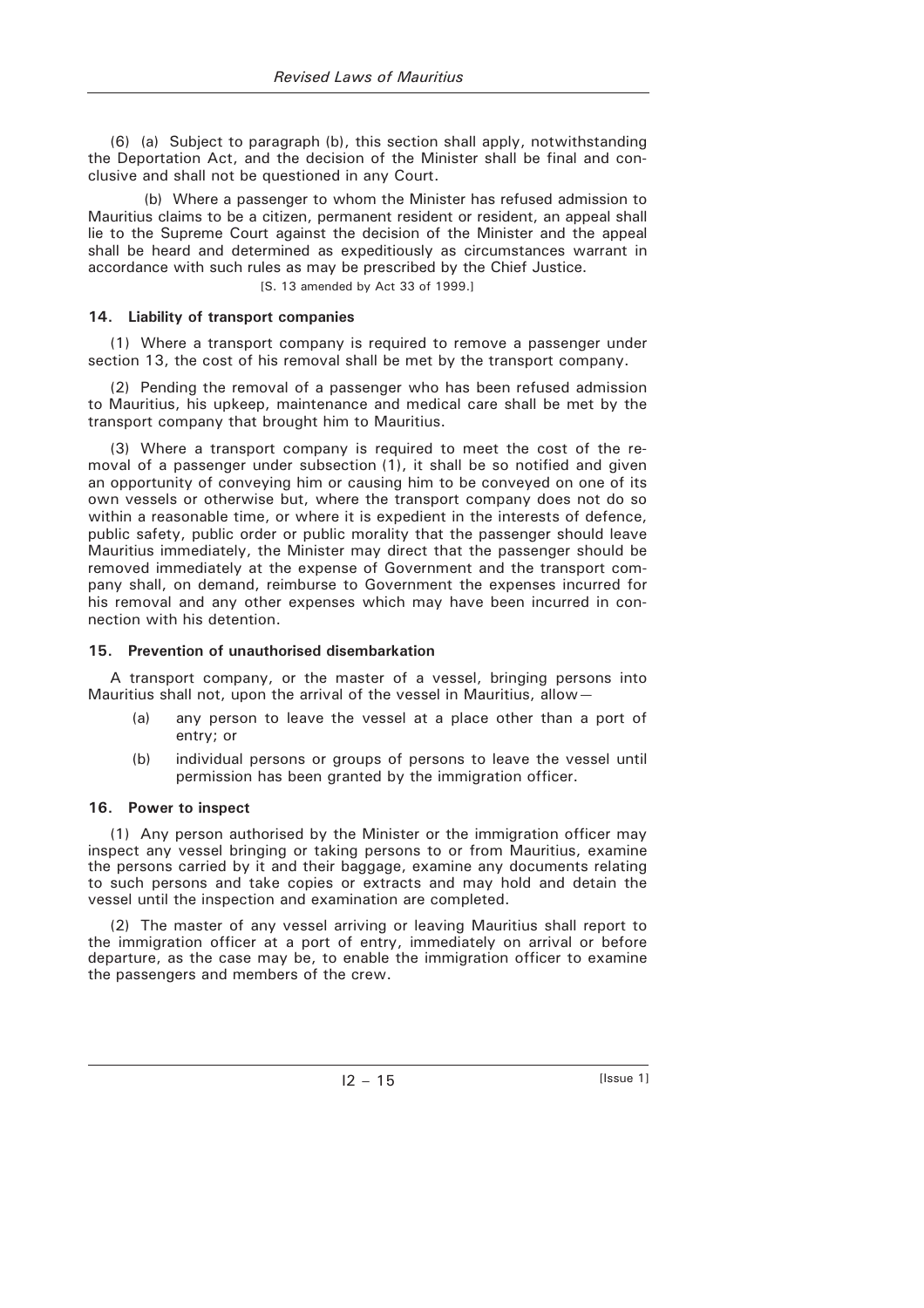(3) All passengers and members of the crew of any vessel seeking to enter or leave Mauritius, shall immediately on arrival or before departure, as the case may be, report to the immigration officer and fulfil such formalities as may be prescribed, and shall submit their passports or other travel documents for examination.

#### **17. Clearance of vessels**

No vessel bringing persons to Mauritius shall be granted clearance where the transport company operating it or its master has, in the opinion of the immigration officer, committed an offence under this Act, but clearance may be granted by the immigration officer, with the approval of the Minister, if a sum of money or other security, at least equal to the maximum fine that may be imposed for the offence, is deposited with him.

#### **18. Security in respect of crew**

Where a member of the crew of a vessel deserts the vessel while in Mauritius or is, for any reason, to be left in Mauritius after the departure of the vessel, the immigration officer may require the transport company operating that vessel or its master to deposit with him such sum of money or security as he thinks necessary for the return of the member of the crew to the vessel or for his removal from Mauritius.

#### **19. Refund of passage money**

No transport company shall, without having obtained the permission in writing of the immigration officer, refund, on the surrender of any return ticket, the whole or any portion of any passage money paid in respect of any passenger admitted to Mauritius.

#### **20. Lawful custody**

Any person who is detained by virtue of this Act shall, whilst being detained and whilst being conveyed for the purpose of being removed from Mauritius, be deemed to be in lawful custody.

#### **21. Regulations**

The Minister may make regulations for—

- (a) providing for the examination of vessels, their passengers and members of their crew and their papers; and
- (b) providing for such matters as are contemplated by or necessary for giving full effect to this Act and for its due administration.

### **22. Specific offences**

Every person who—

 (a) fails, on arriving in, or on leaving, Mauritius, to report to the immigration officer for examination;